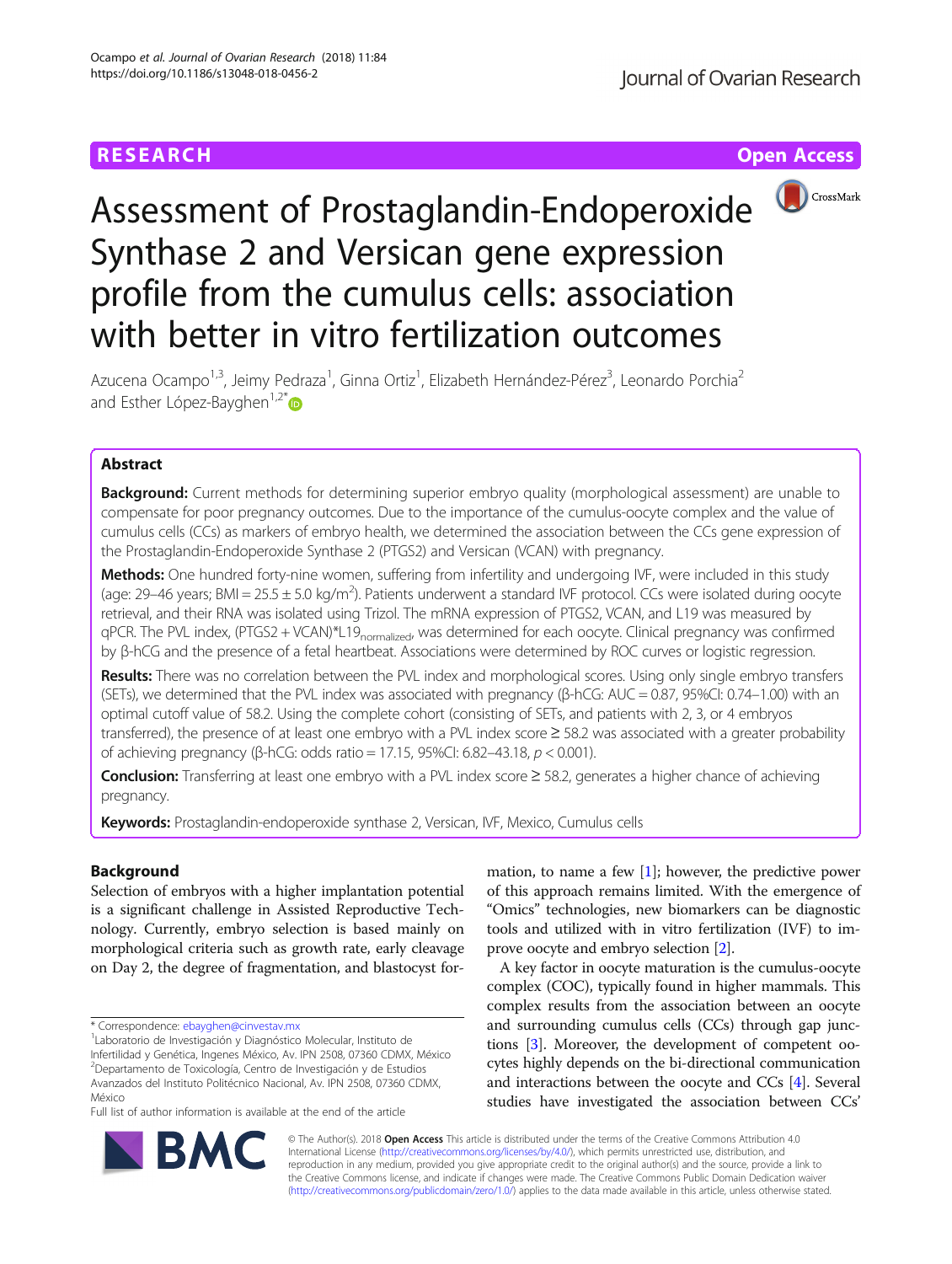gene expression profiles with oocyte competence, embryo quality, and pregnancy outcomes using microarray, reverse transcriptase, and quantitative Real-Time PCR  $[5-10]$  $[5-10]$  $[5-10]$  $[5-10]$ . An indirect approach, using CCs RNA transcriptional data, was able to predict embryo quality and pregnancy outcome using gene expression signatures [[11](#page-8-0)]. This raises the question of how can these technologies be used in determining embryo implantation potential. Measuring the expression levels of candidate biomarkers from the CCs can serve as a high-throughput, non-invasive approach to determine oocyte quality and successful pregnancy outcomes [[8](#page-8-0), [11](#page-8-0)]. However, there remains a need to determine the optimal usage and practical application of a particular set of genes to monitor and the evaluation of patient factors, such as age, etiology, insulin resistance, etc., that can affect these genes.

Previous studies have shown that Prostaglandin-Endoperoxide Synthase 2 (PTGS2) expression is associated with biological events, such as lesions, inflammation, and proliferation. A recent study demonstrated that up-regulation of PTGS2 in CCs of mice is associated with germinal vesicle to metaphase II (MII) stage transitions and oocyte competency [\[12\]](#page-8-0). In treated pigs, increased expression of PTGS2 resulted in improved oocyte competency [\[13](#page-8-0)]. In humans, PTGS2 expression in CCs is associated with the development of higher quality embryos [[14\]](#page-8-0). Furthermore, PTGS2 expression levels are associated with good embryo morphology [\[15\]](#page-8-0). Many reports have convincingly established PTGS2 in oocyte maturation, nuclear maturation, and cumulus expansion, all predictors of clinical pregnancy [\[7](#page-8-0), [16,](#page-8-0) [17\]](#page-8-0). However, even with the numerous studies showing PTGS2 importance, there are no studies to assess the predictability and practical use of PTGS2 levels of the CCs to estimate high-quality embryos that may achieve pregnancy.

Versican (VCAN) is a major component of the COC, located in the extracellular matrix, and its CCs gene expression has been reported as one of the most promising oocyte quality marker [[6,](#page-8-0) [10,](#page-8-0) [18\]](#page-8-0). In mice, VCAN augmented a crucial step in embryonic development, cumulus expansion, and promoted the expression of PTGS [[19\]](#page-8-0). In pigs, FSH stimulation increased the expression of VCAN in the CCs, promoting oocyte maturity [\[20](#page-9-0)]. In humans, oocyte quality has been positively associated with augmented VCAN expression [\[19](#page-8-0), [21](#page-9-0)]. Lastly, the increased expression of VCAN at the oocyte stage re-sulted in a higher probability of pregnancy [\[10](#page-8-0)] and live births [[18](#page-8-0)]. However, VCAN expression has yet to assess for its predictability and practical use as a marker of implantation and pregnancy.

Ranking of MII oocytes based on CC-expressed genes can serve as a promising new method for the selection of good quality MII oocytes derived from a pool of oocytes collected from hormone-stimulated IVF treatments in humans [[22\]](#page-9-0). The CC-candidates genes, as potential oocyte quality markers for this study, were selected based on results from previous studies performed on human CCs [\[5](#page-8-0), [14](#page-8-0), [15](#page-8-0), [18](#page-8-0), [23](#page-9-0)] and were shown to be involved in the process of cumulus expansion, prediction of embryo development, and pregnancy. Therefore, the purpose of this study was to assess the VCAN and PTGS2 gene expression in CCs from individual COC as markers of oocyte quality and predictors of clinical pregnancy, in a manner that could be useful to the IVF laboratory as an extra tool to choose the best combination in number and quality at transfer time.

# Results

### Participants and study characteristics

One hundred and ninety-eight women that suffer from infertility undergoing IVF in Mexico City, Mexico were selected for this study. Some subjects were lost due to not returning for follow-ups appointments, failure to produce viable oocytes/embryos, failure to collect sufficient RNA from the CCs for analysis, or chose not to be included. CCs RNA was isolated from the individual oocytes for each IVF cycle; however, 2 IVF cycles failed to produce a signal for PTGS2, VCAN, and L19, whereas 9 IVF cycles failed to produce a signal for PTGS2, VCAN, or both, while L19 gene was amplified. Therefore, the study consisted of 31 patients who had a single embryo transferred (SETs), 41 patients with two embryos transferred, 68 patients who had three embryos transferred, and nine patients who had four embryos transferred. Clinical and IVF characteristics are presented in Table [1](#page-2-0).

# There is no correlation between the PVL index and the embryo morphological assessment scores

A subset of 42 patients agreed to have their complete embryo cohort that consisted of high and low-quality embryos, as determined by morphological assessment, assessed. Of the 384 embryos analyzed, the morphological assessment of these embryos ranged between 0 and 12, whereas the PVL index scores ranged between 35.4 and 80.9. There was no association between the PVL index and the embryo morphological assessment scores ( $p = -0.013$  $p = -0.013$  $p = -0.013$ ,  $p = 0.831$ , Fig. 1).

# PTGS2 and VCAN gene expression levels in CCs are associated with clinical pregnancy

Based on their highest morphological score, only high-quality embryos were selected for implantation. Between one and four embryos were transferred per patient (Table [1](#page-2-0)); however, the effectiveness of the PVL index was assessed using the 31 SETs. ROC analysis determined that the PVL index was highly predictive for implantation (AUC = 0.87, 95% CI: 0.74–1.00,  $p = 0.010$ , Fig. [2](#page-3-0)). Using the highest Youden's index, we determined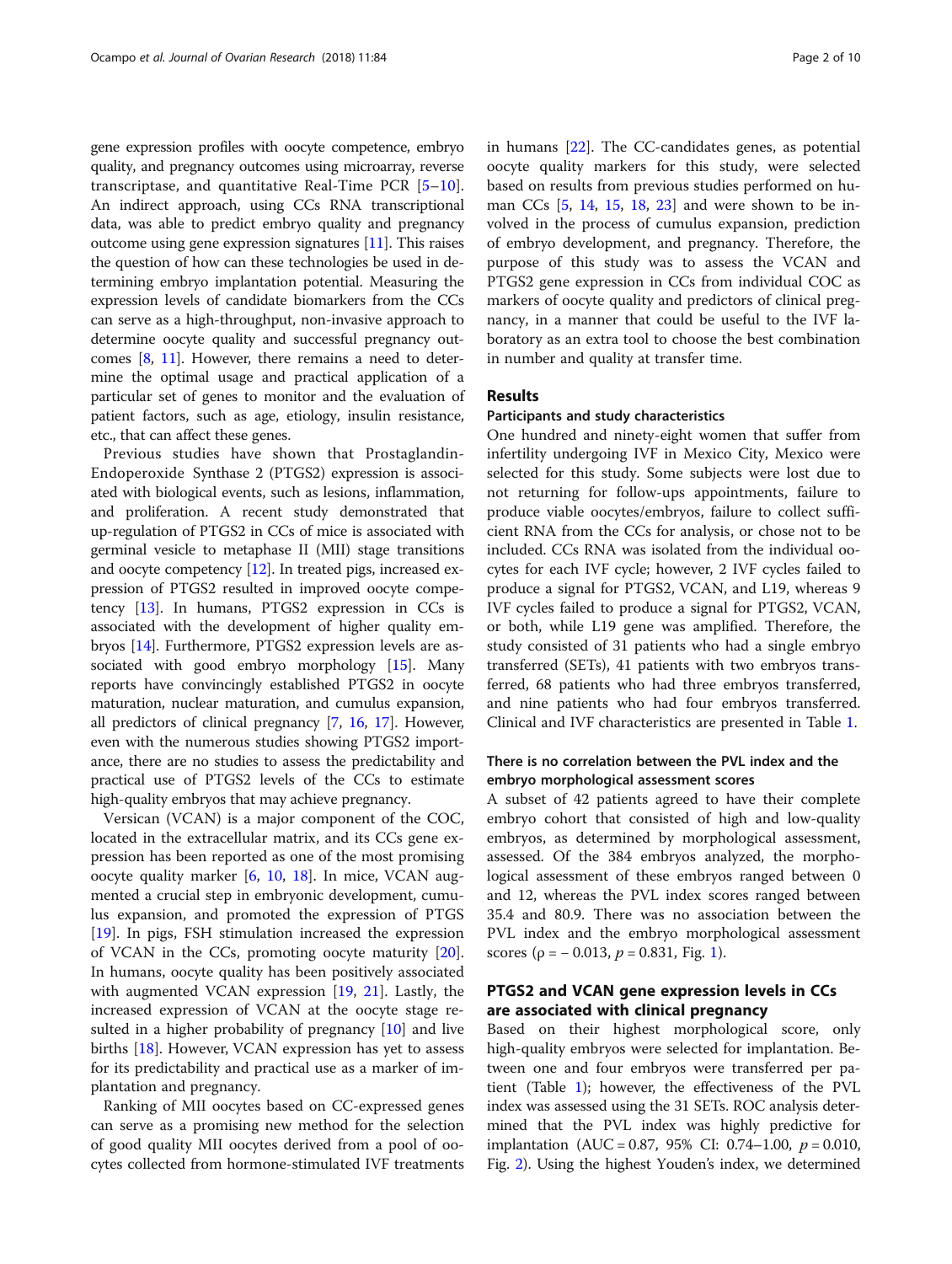<span id="page-2-0"></span>Table 1 Characteristics of study participants

| Category                             | Value             |
|--------------------------------------|-------------------|
| Sample size (n)                      | 149               |
| Age (years)                          | $37.3 \pm 4.9$    |
| Body-mass index (kg/m <sup>2</sup> ) | $25.2 \pm 4.2$    |
| $\geq$ 7 cells/Day 3 (n)             | $7.5 \pm 1.8$     |
| Embryo fragmentation (%)             | $8.7 \pm 4.3$     |
| Fertilization rate (%)               | $65.2 \pm 18.0$   |
| Embryos transferred (n)              | $2.4 \pm 0.9$     |
| 1 embryo                             | 31                |
| 2 embryos                            | 41                |
| 3 embryos                            | 68                |
| 4 embryos                            | 9                 |
| Pregnancy rate (%)                   | $59.89 \pm 13.74$ |
| Etiology                             |                   |
| Endometrioma (n)                     | 5                 |
| Points of endometriosis (n)          | 10                |
| Low response (n)                     | 3                 |

that a PVL score  $\geq 58.2$  was associated with clinical pregnancy (Youden index =  $0.769$ , sensitivity =  $100\%$ , and specificity = 76.9%) and was highly accurate (test  $accuracy = 80.65\%,$  positive predictive value = 45.5%, and negative predictive value =100%).

The effectiveness of the PVL index was also examined in patients with multiple embryos implanted using the 58.2 cutoff value. All IVF cycles  $(n = 149)$ , which consisted of SETs, two embryos transferred, three embryos transferred, and four embryos transferred, were evaluated. To correct for embryo cohorts lacking a completely positive or negative PVL group, we used a modified equation proposed by Ekart et al. and calculated the probability of pregnancy for each IVF cycle. Using logistic regression, a strong association was determined between the probability of pregnancy based on the PVL index and implantation (β-hCG: odds ratio = 11.59, 95%CI: 4.27–31.48, p < 0.001), as well as ultra-sound confirmed presence of fetal sac with a heartbeat (odds ratio = 8.40, 95%CI: 3.[2](#page-4-0)6–21.63,  $p < 0.001$ , Table 2).

Interestingly, the implantation of at least one embryo with a PVL index score  $\geq$  58.2, independent of the total number of embryos implanted, was associated with a greater chance of achieving clinical pregnancy, as determined by β-hCG (Odds Ratio = 17.15, 95%CI: 6.82–43.18, Table [2\)](#page-4-0) and ultra-sound confirmed presence of fetal sac with a heartbeat (Odds Ratio = 16.81, 95%CI: 6.43–43.92,  $p < 0.001$ , Table [2\)](#page-4-0). Using all 149 IVF cycles, the PVL index was highly accurate (test accuracy = 78.52%, positive predictive value = 76.0%, and negative predictive value =84.4%).

When the group was stratified by age and considering the transfer of at least 1 PVL positive embryo, there was an increased association for women ≥38 years of age for β-hCG (0.6-fold change) and for ultrasound confirmation (2.3-fold change, Table [2\)](#page-4-0). For many of the embryos, PGT

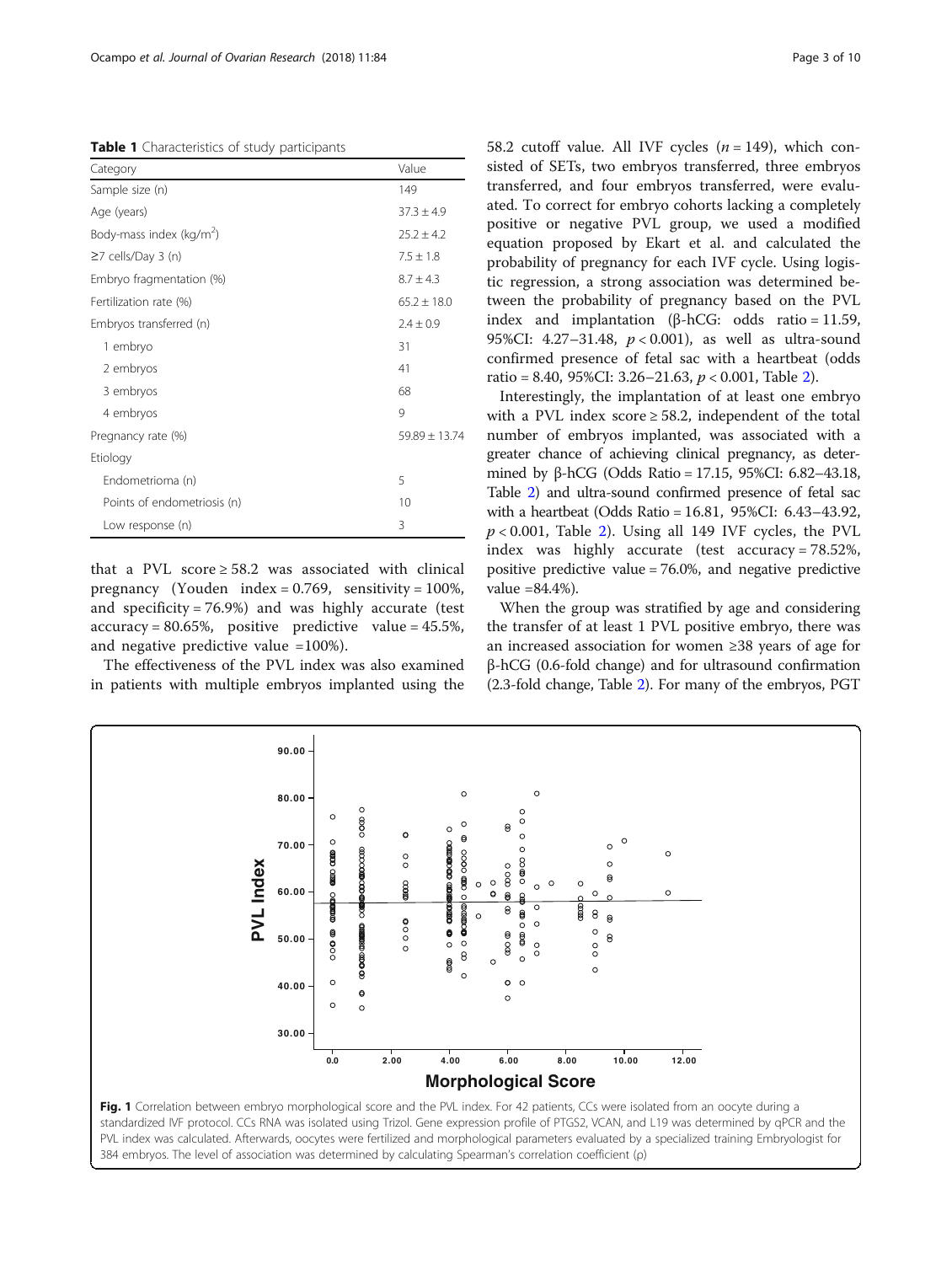<span id="page-3-0"></span>

was used to confirm the embryos that were transferred were euploid. When stratified by the PGT-confirmed absence of aneuploidy embryos, there was an increased association for β-hCG (6.5-fold change) and for ultrasound confirmation (2.4-fold change) using the probability's raw score. When considering the transfer of at least 1 PVL positive embryo, the fold change could not be determined due to the lack of false negatives for the PGT confirmed euploid embryos. Lastly, 18 subjects were identified with severe etiologies (endometriosis or low response during stimulation) other than infertility. When these patients were stratified, the association between the PVL index and pregnancy was only present in the subjects absent from these etiologies.

# **Discussion**

Gene expression analysis of the CCs can be a valuable tool that allows attaining an estimation of oocyte quality and embryo capabilities, especially in respect to embryo implantation. Different groups have analyzed the CCs transcriptional profile, resulting in the assembly of a group of candidate genes of which only a few have been suggested as genes that could predict oocyte quality and pregnancy success  $[5-8, 10, 18, 23-25]$  $[5-8, 10, 18, 23-25]$  $[5-8, 10, 18, 23-25]$  $[5-8, 10, 18, 23-25]$  $[5-8, 10, 18, 23-25]$  $[5-8, 10, 18, 23-25]$  $[5-8, 10, 18, 23-25]$  $[5-8, 10, 18, 23-25]$  $[5-8, 10, 18, 23-25]$  $[5-8, 10, 18, 23-25]$  $[5-8, 10, 18, 23-25]$ . For this study, two genes expressed in the CCs were analyzed: PTGS2 and VCAN. Even though both genes have been highly reported in the literature for their association to oocyte quality, to date, neither gene has been included in a single panel profile used to evaluate clinical pregnancy potential for embryos. Here, we show that a high PVL index, which is evaluating the expression of these two genes, resulted in increased clinical pregnancy. Many groups have assessed the gene profile of the CCs, all indicating that both genes, PTGS2 and VCAN, play an important role in oocyte maturation and are relevant indicators of competent oocytes [[6,](#page-8-0) [14,](#page-8-0) [15,](#page-8-0) [18\]](#page-8-0). Gebhardt et al. revealed the presence of a positive correlation with embryonic development and live births. Regardless that Gebhardt et al. proposed PTGS2 and VCAN as candidate genes to measure oocyte quality and embryonic development  $[18]$  $[18]$  $[18]$ , there is no evidence in the literature to support their practical use in oocyte and embryo selection. In this study, these genes were therefore proposed as the first group of genes that can be used in conjunction with morphological data produced by the IVF laboratory for the selection of embryos to be transferred. A transcriptional profile was generated for the CCs using qPCR data, which allowed us to generate an expression indicator, the PVL index, for the evaluation of oocyte quality and embryo capabilities to implant. Here, only high-quality embryos were selected and transferred. Afterward, their respective PVL index scores were assessed. We determined that the PVL index scores were independent of the morphological assessment. This does demonstrate that the cellular processes vary significantly between similarly scored embryos and posits that alternative tests are required when selecting embryos.

It is imperative to emphasize that until today, no reports establish a cutoff value, based on gene expression, where competent and not competent oocytes/embryos were considered. This study proposes the application of an index that relates the expression of VCAN and PTGS2, as a new tool for the evaluation of pregnancy prediction. Using SETs, which were only high-quality embryos, the PVL index, and measurements of clinical pregnancy presented with a good correlation. This led to establishing a cutoff value for the PVL index of 58.2 (Fig. 2). Afterward, IVF cycles with multiple embryos transferred were assessed, and it was determined that the cutoff value for the PVL index was highly predictive. Unfortunately, there were minimal IVF cycles with completely positive  $(\geq 58.2)$  or completely negative  $( $58.2$ )$  PVL index score embryos. Therefore, it is difficult to determine if the embryos with the higher PVL index scores are the ones producing the pregnancy when mixed cohorts and several embryos are transferred. Even though, we demonstrated that the implantation of at least one embryo with a PVL score  $\geq$  58.2 was associated with clinical pregnancy.

Ekart et al. was one of the first groups to propose a new classification and selection system for oocytes, based on the genetic expression shown in the CCs, specifically using molecules involved in the COC interaction that are activated during the second to last phase of folliculogenesis. In addition of developing a mathematical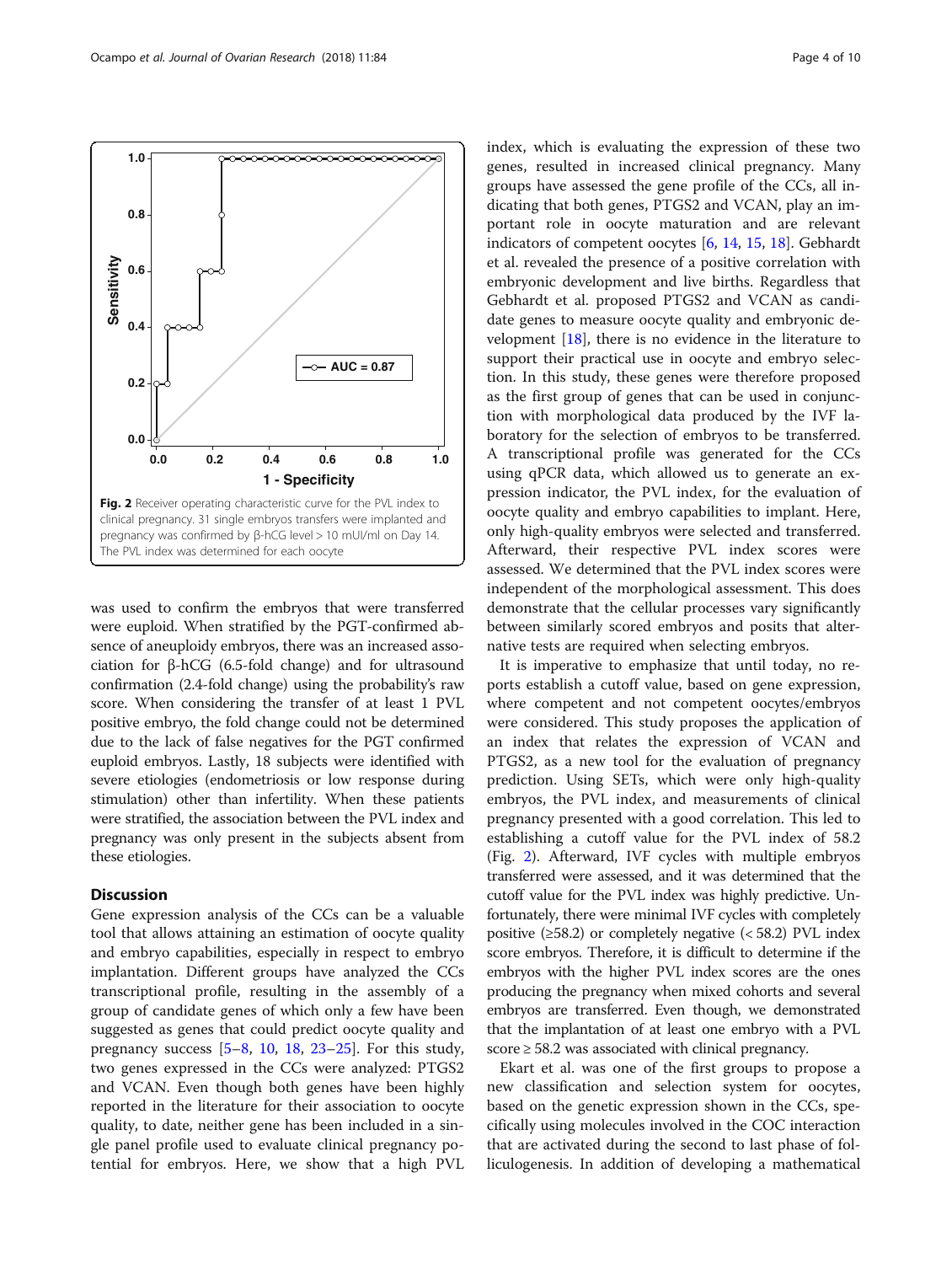<span id="page-4-0"></span>

| Table 2 The association between the <i>probability</i> and pregnancy determined by $\beta$ -hCG or USG |  |  |  |
|--------------------------------------------------------------------------------------------------------|--|--|--|
|                                                                                                        |  |  |  |

| Category                                    | Size | OR $a$ | 95% CI          | $p$ -value  |
|---------------------------------------------|------|--------|-----------------|-------------|
| Pregnancy by $\beta$ -hCG                   |      |        |                 |             |
| Probability raw scoreb                      |      |        |                 |             |
| Overall                                     | 149  | 11.59  | 4.27-31.84      | $< 0.001$ * |
| Patient's age                               |      |        |                 |             |
| < 38 years of age                           | 63   | 11.46  | $2.16 - 60.65$  | $0.004*$    |
| $\geq$ 38 years of age                      | 86   | 12.41  | 3.48-44.21      | $< 0.001$ * |
| Pre-implantation Genetic Testing (PGT)      |      |        |                 |             |
| No PGT confirmed euploid embryo             | 104  | 6.81   | $2.03 - 22.86$  | $0.002*$    |
| PGT confirmed euploid embryo                | 45   | 51.23  | 6.46-406.25     | $< 0.001$ * |
| Patient's health                            |      |        |                 |             |
| No major etiology                           | 131  | 17.43  | 5.48-55.44      | $< 0.001$ * |
| Presence of a major etiology                | 18   | 4.48   | 0.19-104.06     | 0.350       |
| At least 1 PVL positive embryo <sup>c</sup> |      |        |                 |             |
| Overall                                     | 149  | 17.15  | $6.82 - 43.18$  | $< 0.001$ * |
| Patient's age                               |      |        |                 |             |
| < 38 years of age                           | 63   | 13.60  | 3.71-49.91      | $< 0.001$ * |
| $\geq$ 38 years of age                      | 86   | 21.93  | 5.73-83.94      | $< 0.001$ * |
| Pre-implantation Genetic Testing (PGT)      |      |        |                 |             |
| No PGT confirmed euploid embryo             | 104  | 9.67   | $3.54 - 26.43$  | $< 0.001$ * |
| PGT confirmed euploid embryo                | 45   | N/D    |                 |             |
| Patient's health                            |      |        |                 |             |
| No major etiology                           | 131  | 29.17  | 10.43-81.56     | $< 0.001$ * |
| Presence of a major etiology                | 18   | 1.20   | $0.09 - 15.26$  | 0.888       |
| Pregnancy by Ultrasound confirmation        |      |        |                 |             |
| Probability raw score b                     |      |        |                 |             |
| Overall                                     | 149  | 8.40   | $3.26 - 21.63$  | $< 0.001$ * |
| Patient's age                               |      |        |                 |             |
| < 38 years of age                           | 63   | 3.84   | $0.92 - 16.12$  | 0.066       |
| $\geq$ 38 years of age                      | 86   | 14.79  | 4.08-53.61      | $< 0.001$ * |
| Pre-implantation Genetic Testing (PGT)      |      |        |                 |             |
| No PGT confirmed euploid embryo             | 104  | 6.31   | 1.94-20.50      | $0.002*$    |
| PGT confirmed euploid embryo                | 45   | 21.62  | 3.53-132.42     | $0.001$ *   |
| Patient's health                            |      |        |                 |             |
| No major etiology                           | 131  | 10.75  | 3.77-30.65      | $< 0.001$ * |
| Presence of a major etiology                | 18   | 4.48   | $0.19 - 104.06$ | 0.350       |
| At least 1 PVL positive embryo c            |      |        |                 |             |
| Overall                                     | 149  | 16.81  | 6.43-43.92      | $< 0.001$ * |
| Patient's age                               |      |        |                 |             |
| < 38 years of age                           | 63   | 9.48   | 2.66-33.78      | $0.001$ *   |
| $\geq$ 38 years of age                      | 86   | 31.63  | 6.68-149.79     | $< 0.001$ * |
| Pre-implantation Genetic Testing (PGT)      |      |        |                 |             |
| No PGT confirmed euploid embryo             | 104  | 10.27  | $3.64 - 28.96$  | $< 0.001$ * |
| PGT confirmed euploid embryo                | 45   | N/D    |                 |             |
|                                             |      |        |                 |             |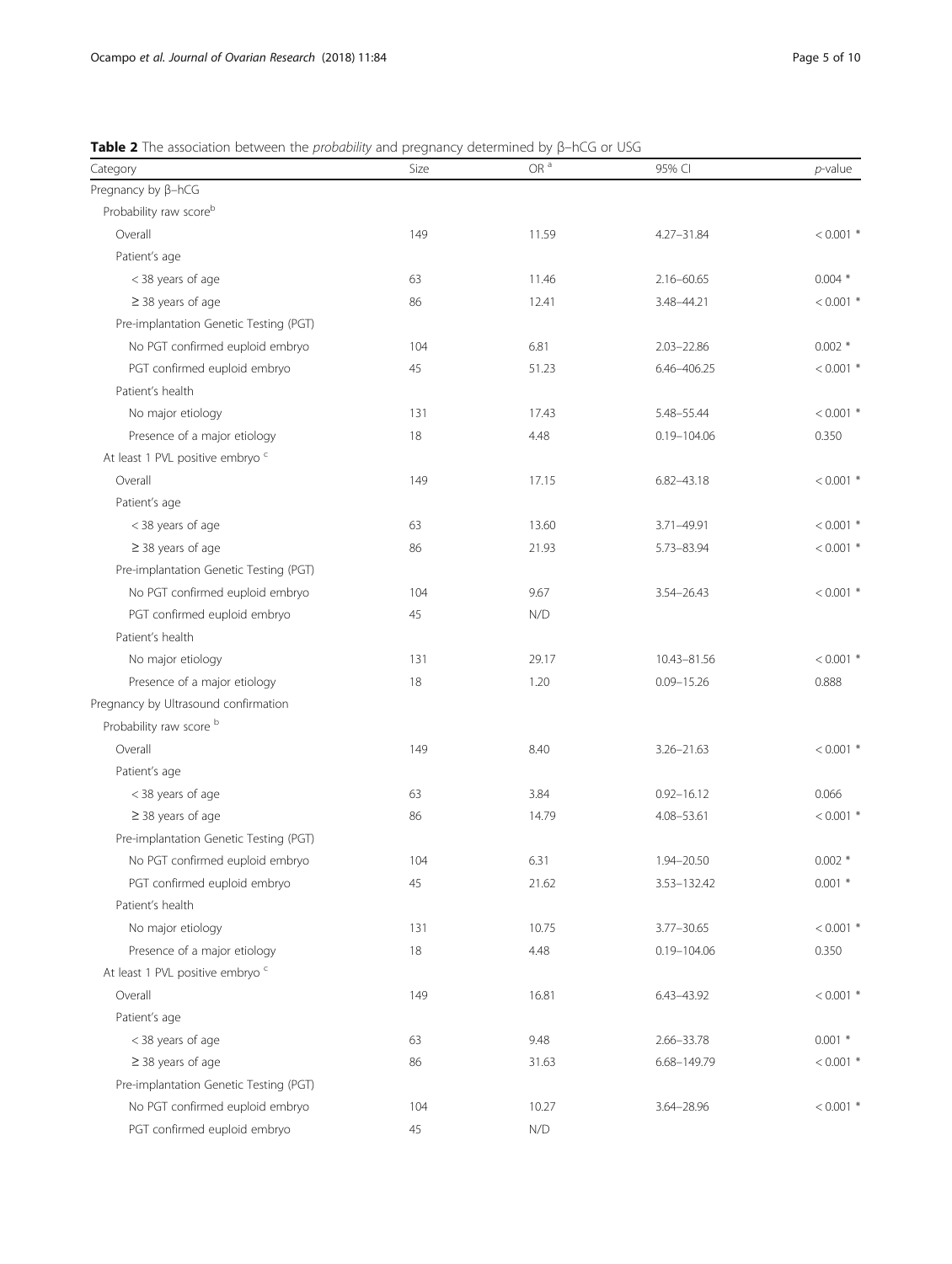| <b>Table 2</b> The association between the <i>probability</i> and pregnancy determined by $\beta$ –hCG or USG (Continued) |  |  |  |  |  |  |
|---------------------------------------------------------------------------------------------------------------------------|--|--|--|--|--|--|
|---------------------------------------------------------------------------------------------------------------------------|--|--|--|--|--|--|

| Category                     | Size | OR <sup>a</sup> | 95% CI         | <i>p</i> -value |
|------------------------------|------|-----------------|----------------|-----------------|
| Patient's health             |      |                 |                |                 |
| No major etiology            | 31   | 26.91           | 9.29-77.94     | $< 0.001$ *     |
| Presence of a major etiology | 18   | .20             | $0.09 - 15.26$ | 0.888           |

<sup>a</sup>Crude odds ratio (OR) and 95% confidence intervals (95% CI) were determined using logistic regression. N/D = was not able to be determined. \*indicates a significant result,  $p < 0.05$  (two-tailed). <sup>b</sup>Probability = 1-(x<sub>neg</sub>/x<sub>tot</sub>)", where x<sub>neg</sub> = number of embryos with a PVL index score < 58.2, x<sub>tot</sub> = total number of transferred

embryos, and n = number of embryos with a PVL index score ≥ 58.2. <sup>c</sup>A positive cohort has the probability ≠0.00

tool that can be applied for oocyte selection, their system allows an evaluation of the expression, followed by expression level classification of four genes from the CCs: hyaluronan synthase 2 (HAS2), follicle-stimulating hormone receptor (FSHR), VCAN, and progesterone receptor. Combination of the HAS2 and FSHR genes resulted in a predictive value of 80% when applying for the selection of three embryos. However, using this system for a single embryo selection, the predictive value decreased significantly to 48%. Ekart et al. did not include PTGS2 in their gene panel to predict oocyte quality and embryonic development [\[22](#page-9-0)]. Even though the PVL index was used to score each embryonic cohort, showing a strong correlation between this index and clinical pregnancy, an additional mathematical analysis was performed to support our findings. The mathematical formula created by Ekart was applied to each embryonic cohort. In theory, this would determine the probability of each embryo to produce a clinical pregnancy, only if this embryo was from an oocyte with a CCs quality index  $\geq$ 58.2. Undeniably, the probability of pregnancy of a transferred embryo displayed a high correlation with the PVL index and therefore aids us in predicting pregnancy in patients.

Older women have a decreased probability of achieving pregnancy and lower IVF success rates; therefore, exploiting alternative methods to improve IVF outcome remains a key factor. When the cohort was stratified by age, the PVL index was more associated with older women in achieving clinical pregnancy. This posits that using the PVL index could improve the probability of successful implantation for older women.

The implantation of aneuploid embryos is associated with lower IVF success rates and the level of aneuploidy in embryo-cohorts increases with age. In Mexico, older women are suggested to complement IVF with PGT, to assess for aneuploidy; however, the benefits and pitfalls of using of PTGS2 remains under debate. Here, only 30% of the patients opted to have PGT; therefore, it is possible that some of the embryos were genetically compromised, as shown by the decreased diagnostic odds ratio when we examined embryos without confirmed euploidy. Unfortunately, with the embryos that were determined to be euploid, we were unable to determine the diagnostic odds ratio, when at least 1 PVL positive embryo was implanted. This was due to the absence of any false negative results. In other words, the presences of a PVL positive embryo was not associated with failed implantation. This posits that using both the PVL index and PGT would improve IVF outcomes.

Our study has a few limitations. First, we focused on a random set of females with some level of primary and secondary female infertility factor—male factor was not considered. We can only speculate that male factor infertility will not affect the results demonstrated here, as the examined genes are from the CCs and only associated with oocyte health and competence. Second, some of the patients had endometriosis of varying degree, which was probably affecting the implantation results. Endometriosis and its location could affect and explain why some patients did not present with the clinical pregnancy even with good embryos. However, this is outside the scope of the current research and is currently being considered for future studies. Lastly, we cannot be entirely confident if the high PVL scored embryos were the embryos that achieved clinical pregnancy, but SETs results support our confidence in this possibility. This is the preliminary study, and the selection of embryos based on the PVL index is the focus of current and future studies.

# Conclusions

The development of new tools, which allow us to obtain an approximation of the state of the oocyte and the embryo, as well as determine the clinical pregnancy potential, is of great importance for IVF treatments. Here, a valuable evaluation system was generated to measure two key genes from the CCs—PTGS2 and VCAN—to relate the ovular state and clinical pregnancy. The PVL index can indicate good quality oocytes that for after fertilization will have the highest probability of achieving clinical pregnancy. This research will allow embryologists and other IVF personnel involved in the selection process to have an alternative test to determine the best embryo to transfer over the current method of embryo morphological assessment.

# Methods

# Study patients and ethical approval

Women that suffer from infertility, undergoing IVF in Mexico City, Mexico, were asked to participate in this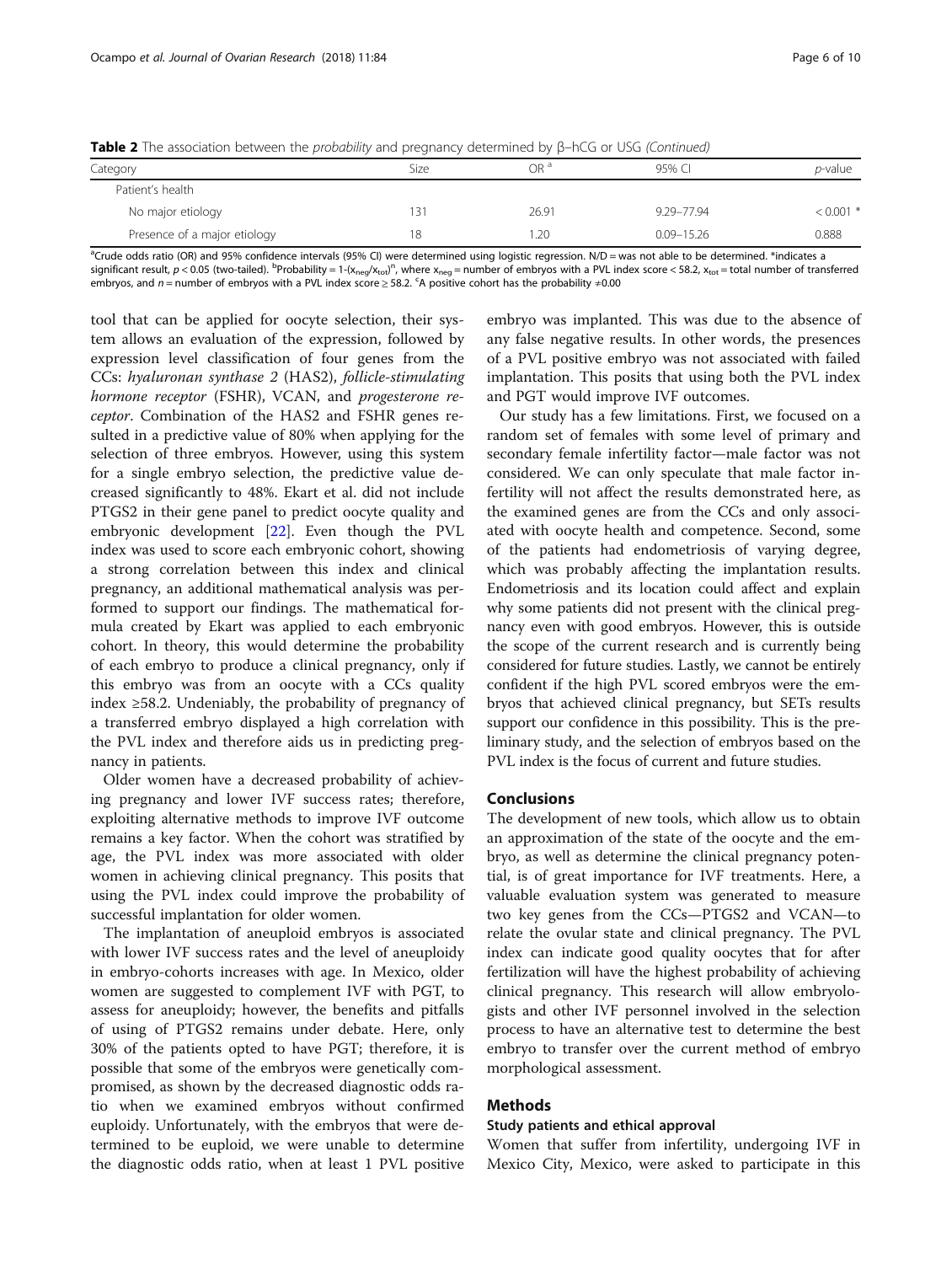retrospective study (from October 2011 to May 2017). The protocol was approved by the Ethics Committee of the Ingenes Institute (number I/13/2013). Written informed consent was obtained from all patients, conducted in accordance with the Declaration of Helsinki. Patients were clinically evaluated according to a standardized protocol including personal and family clinical history. The patients' height (m) and weight (kg) were measured, and the BMI was calculated as weight divided by the height squared (kg/m<sup>2</sup>).

#### IVF, CC isolation, and pregnancy evaluation

All patients were subjected to controlled ovarian stimulation for ten days with Gonadotropin-releasing hormone agonists and antagonists. Ovarian response was assessed measuring serum estradiol levels, and follicular development was evaluated by ultrasound examination. Oocyte retrieval was conducted 20 h after human chorionic gonadotropin (hCG) administration (10,000 IU Choragon or 6500 IU Ovidrel) with ultrasound guidance. Follicular puncture for oocyte collection was performed under general anesthesia at the end of hormonal stimulation (10–14 days). Transvaginal ultrasound was used to locate mature follicles, and ovulation was induced with hCG. 3–5 ml of follicular fluid containing the oocytes were extracted using a specialized suction system. Follicles aspirated from the patients ranged between 8 and 30. Samples were analyzed using a stereoscopic microscope in order to locate the oocytes, which were kept at 37.5 °C in an atmosphere of 8.3%  $CO<sub>2</sub>$  until fertilization. Number and quality of retrieved oocytes were assessed using morphological parameters [granulosa expansion, oocyte maturity (MI, MII, and VG), quality of the cytoplasm, zona pellucida, and polar body]. Oocytes were located, numbered, and separated into drops of HTF-HEPES (Human tubal fluid/(4-(2-hydroxyethyl)-1-piperazineethanesulfonic acid) supplemented with 10% HSA. CCs were removed using a 1-mm needle and isolated using mechanical dispersion. The isolated CCs were preserved in 20 μl of Global Total for Fertilization media (LifeGlobal) and placed into Eppendorf tubes containing 150 μl of Trizol (Ambion, Life Technologies, Carlsbad CA, USA) and stored at − 70 °C until processed. To note, the patient's cumula cells were not pooled; the oocyte and its CCs were analyzed as a corresponding pair.

An Embryologist monitored and recorded information about fertilization, embryo development, embryo morphology, transfer, and pregnancy for each oocyte. Morphological parameters evaluated were weighed into a matrix to rate each oocyte-embryo, with the sum of values obtained on a scale of 0 (low quality) to 12 (high quality). Selection and embryo transfer were done on Day 3 or Day 5 of development according to the embryo morphological assessment, using the criteria established by Istanbul consensus Workshop on Embryo Assessment [[26](#page-9-0)]. The highest quality embryos (morphology) were transferred, and pregnancy was confirmed by β-hCG values > 10 mUI/ml (Day 14) and the presence of a fetal heartbeat, confirmed by ultrasound at 6–8 weeks. The number of embryos transferred (1, 2, 3, or 4) was determined by the number of high-quality embryos achieving full development, patient results from previous attempts, and the opinion of the clinician.

# RNA extraction

CCs RNA extraction was carried out using the Trizol® reagent, according to the manufacturer's recommendations. Briefly, CCs samples were processed with 70 μl of chloroform for 5 min at room temperature, followed by centrifugation at 12,500 g for 15 min at 4 °C. The supernatant was transferred to a new tube containing 150 μl isopropanol. Samples were incubated for 10 min at room temperature and centrifuged at 15,000 g for 15 min at 4 °C. The pellet was washed with 100 μl of 75% ethanol and then centrifuged at 12,500 g for 5 min. Pellet was air-dry for 10 min. RNA was re-suspended in 0.1% of DEPC water and quantified by spectrophotometry (Epoch/Biotek, Winooski, VT, USA).

# Quantitative reverse transcription- polymerase chain reaction (RT-qPCR)

Primers for PTGS2, VCAN, and Ribosomal Protein L-19 (L19) were designed using the Primer 3 plus v2.0 software. All primer sequences are shown in Table [3.](#page-7-0) All qPCR reactions were performed using the StepOne Plus apparatus (Applied Biosystems) with the One Step Kappa Syberfast system (KAPA Biosystems, Woburn, MA, USA). PTGS2, VCAN, and L19 genes were quantified in duplicate. Reaction mix was prepared as follows: 5 μl 2X KAPA SYBR® FAST qRT-PCR Master Mix, 0.2 μl ROX, 0.2 μl dUTP (10 mM), 0.2 μl forward and reverse primers (20 pmol), 0.2 μl KAPA RT, 100 ng of RNA sample, and DEPC water for a total volume of 10 μl. qPCR conditions were one cycle of reverse-transcription at 42 °C for 5 min, one cycle of reverse-transcriptase inactivation at 95 °C for 5 min, 40 cycles of amplification at 95 °C for 15 s, 56 °C for 30 s, then 72 °C for 30 s. SYBR Green was used during amplification to construct melting curves that were analyzed to verify if the peaks corresponded with theoretical melting temperatures for each amplicon. All the PCR products were resolved through capillary electrophoresis using the BioAnalyzer Labchip GX (Caliper). The products showed a single band corresponding to the predicted base pair length and a band purity of 95% or higher. Moreover, the bands were cloned and analyzed via sequencing to verify their identity. Sequence identification of the PCR products was confirmed by direct cloning with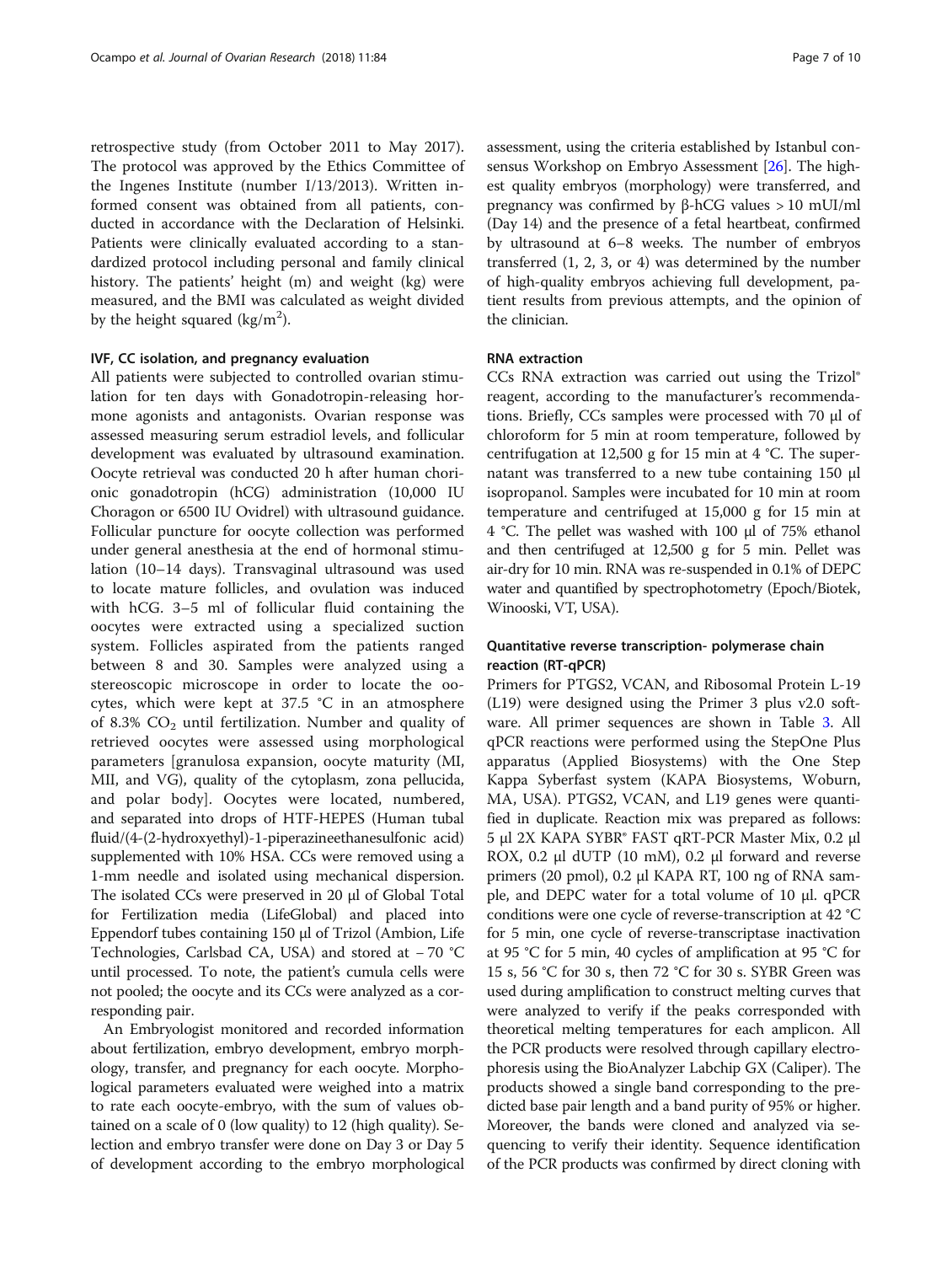<span id="page-7-0"></span>Table 3 Primer sequences

| Forward Primer               | Reverse Primer               |
|------------------------------|------------------------------|
| 5'-CTGAAGCCCTATGAATCATTT-3'  | 5'-CATTACCCATAAGTCCTTTCAA-3' |
| 5'-TCAGCAAAGGACAATTCAATA-3'  | 5'-TTTAAAATGTTTTGGGAGCA-3'   |
| 5'-TCAGGCTACAGAAGAGGCTTGC-3' | 5'-ATCAGCCCATCCTTGATCAGC-3'  |
|                              |                              |

the CloneJet system (Fermentas, ThermoFisher, Waltham, MA, USA) and sequencing using the BigDye system. Briefly, the amplicon fragments were purified using the GeneJet Gel Extraction kit and ligated into a pJET1.2/ blunt vector following the manufacturer's protocol. Ligations were transformed into TOP10 competent bacteria and grown in LB medium (Ampicillin, Pisa SA Laboratorios, Mexico; 100 mg/ml) for 16 h at 37 °C. Plasmid DNA was extracted from the bacteria using the mini-prep technique. Amplicon's identity was verified by sequencing using BigDye Terminator v3.1 reagent and the RV primer 3 (3'-CTAGCAAAATAGGCTGTCCC-5′) (Applied Biosystems, Foster City, CA, USA). Samples were sequenced with the ABI PRISM 3700 analyzer (Applied Biosystems) and sequences corroborated using Blast software.

#### PTGS/VCAN/L19 (PVL) index and probability

The PVL index was calculated from the data obtained after processing the isolated CCs of each individual oocyte. L19 was determined to be the optimal housekeeping gene for our system as the variations associated with L19 in a cohort were no larger than 1  $C_T$  in more than 90% of cases. For each patient, the L19 expression was used for normalizing purposes (to the lowest  $C_T$  for the patient's oocyte cohort). The index is the sum of the expression levels of PTGS2 and VCAN, normalized by L19.

$$
PVL Index = ([PTGS2] + [VCAN])/[L19]_{normalized}
$$
\n(1)

The probability of pregnancy for each transfer cycle using the PVL index was obtained by the modified formula for random selection described by Ekart et al. [[22\]](#page-9-0):

$$
P = 1 - \left(x^{neg}/x^{tot}\right)^n\tag{2}
$$

where  $P = probability$ ,  $x^{neg} = number$  of embryos with a PVL index score  $<$  58.2,  $x<sup>tot</sup>$  = total number of transferred embryos, and n = number of embryos with a PVL index score  $\geq$  58.2.

#### Embryo biopsy (day 3 and day 5)

Embryos were assessed for the number of cells, symmetry, and fragmentation. For high-morphological quality embryos, the chromosomal composition was determined using Array Comparative Genomic Hybridization (aCGH). The S-biopsy method was utilized to isolate a blastomere from Day 3 embryos [[27](#page-9-0)]. Briefly, a Hamilton Thorne

ZILOS-tk laser (1460 nm, 300 mW) was used to create a funnel in the zona pellucida adjacent to a blastomere. Next, the blastomere was extracted by aspirating the whole embryo with a 140-μm stripper capillary micropipette, leading to the ejection of the blastomere. The blastomere was then placed into a 0.2-μL PCR tube. For Day 5 embryos (expanded blastocyst stage containing 50 to 150 cells), a Hamilton Thorne ZILOS-tk laser was used to create a funnel in the zona pellucida on the opposite side to the inner cell mass. Blastocysts were incubated for a further 2–3 h to allow blastocele expansion and herniation of the trophectoderm cells from the zona pellucida. Afterward, the embryo was placed into 20-μL of  $Ca^{2+}/Mg^{2+}$ -free bicarbonate buffered G-PGD medium (cat #10074, Vitrolife). Applying gentle suction with the biopsy pipette (MBB-FP-SM-35, Origio, Malov, Denmark), the trophectoderm cells were encouraged to herniate from the zona pellucida. Trophectoderm cells were dissected from each of the blastocysts using four laser pulses of 3-min duration. 10–15 cells were retrieved, washed, and placed into a 0.2-μL PCR tube.

# Whole genome amplification and pre-implantation genetic testing (PGT)

The material obtained from each biopsy was amplified using the SurePlex amplification system (Illumina, San Diego, CA, USA) according to the manufacturer's instructions. PGT was carried out by aCGH using the 24 Sure V3 microarray (Illumina, San Diego, CA, USA) using the protocol described by Fragouli [[28,](#page-9-0) [29\]](#page-9-0). The amplified DNA was fluorescently labeled (Fluorescence Labelling System, Illumina). The samples were co-precipitated, denatured, and analyzed by array hybridization (for 16 h). A laser scanner (InnoScan 710, Innopsys, Carbonne, France) was used to excite the fluorophores and read the hybridization images. Hybridization images were stored in TIFF format and analyzed by the BlueFuse Multi-Analysis software (Illumina), using the criteria and algorithms recommended by the manufacturer. With this approach, it was possible to determine the chromosome constitution of each embryo.

### Statistical analysis

The association between the PVL index and embryo morphological assessment scores was determined by calculating Spearman's rho (ρ). Receiver operating characteristic (ROC) analysis was performed to determine the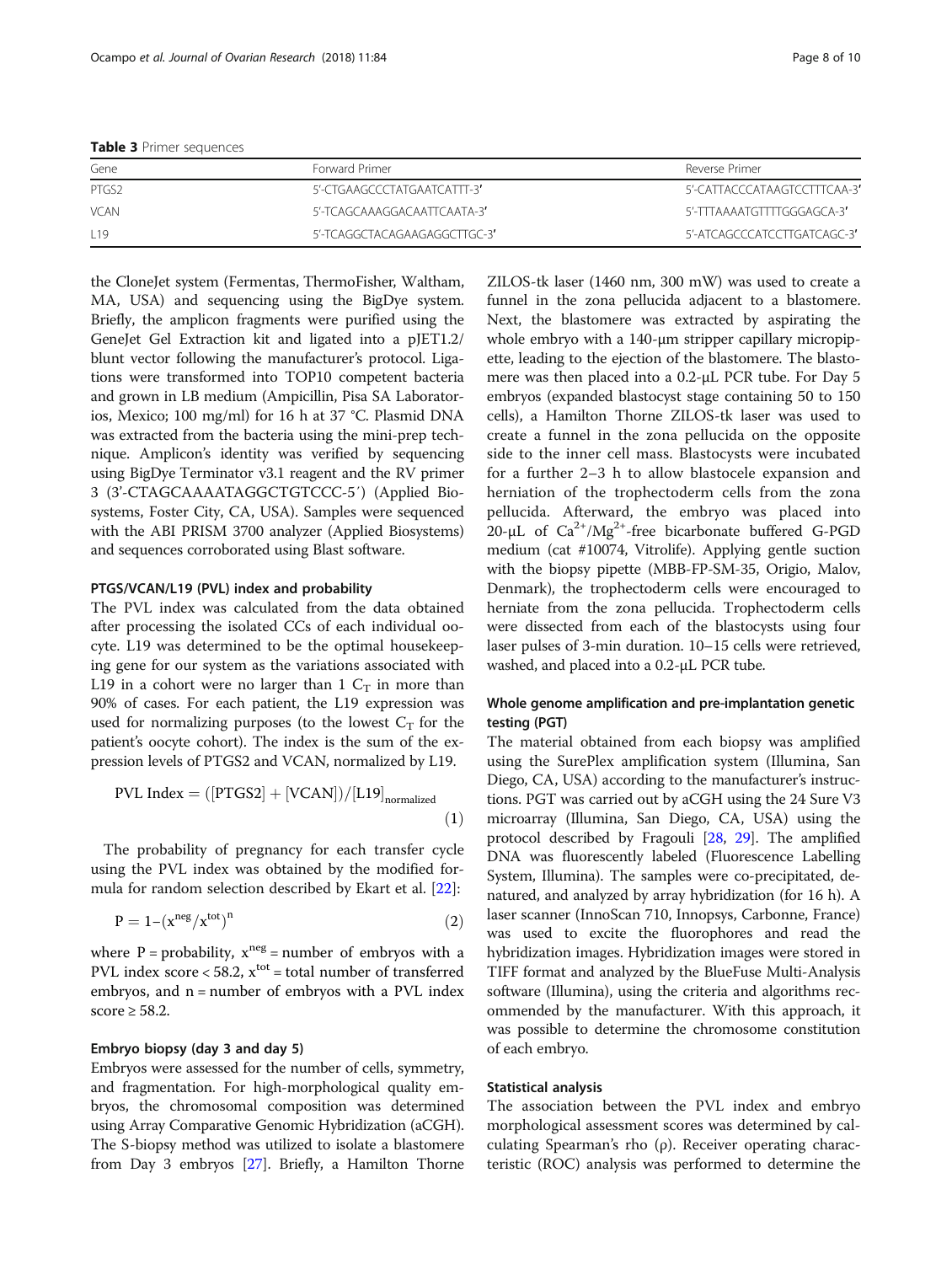<span id="page-8-0"></span>specificity and sensitivity of the PVL index, by calculating the area under the ROC curve (AUC). The cutoff value was determined calculating the highest Youden Index score: sensitivity + specificity–1. Logistic regression was used to determine the association (Odds Ratio and 95% confidence intervals) between the PVL index and clinical pregnancy. P-values < 0.05 (two-tailed) were considered significant. All analyses were carried out using either the Statistical Package for the Social Sciences program, version 22 (SPSS, Chicago, IL) or Sigma Plot software (v. 12.0, San Jose, CA, USA).

#### Abbreviations

aCGH: array Comparative Genomic Hybridization; AUC: Area under the ROC curve; CCs: Cumulus cells; COC: Cumulus-oocyte complex; FSHR: Folliclestimulating hormone receptor; HAS2: Hyaluronan synthase 2; IVF: In vitro fertilization; PGT: Pre-implantation genetic testing; PTGS2: Prostaglandin-Endoperoxide Synthase 2; PVL index: (PTGS2 + VCAN)\*L19<sub>normalized</sub>; qPCR: Quantitative Reverse Transcription- Polymerase Chain Reaction; ROC: Receiver operating characteristic; SETs: Single embryo transfers; VCAN: Versican; β-hCG: Beta human Chorionic Gonadotropin

#### Acknowledgments

We would like to express our gratitude to the participants of this study, as well to all the personal in IVF lab at Ingenes Institute for their valuable help in CCs collection, particularly Leticia Chiquillo and Paola Olvera Uribe.

#### Funding

This study was supported in part by grants from the Consejo Nacional de Ciencia y Tecnología (PEI-Conacyt 184497 and 250768).

### Availability of data and materials

The datasets used and/or analyzed during the current study are available from the corresponding author on reasonable request.

#### Authors' contributions

AO, LP, and ELB contributed to the study's design, collection and analysis of the data, and forming conclusions. JP, GM, and EHP contributed to the collection and analysis of the data. ELB and LP prepared the manuscript and contributed to the editing and critical analysis. All authors have knowledge of the manuscript content. All authors read and approved the final manuscript.

#### Ethics approval and consent to participate

This study was approved by the Ethics Committee of the Ingenes Institute (number I/13/2013). Written informed consent was obtained from all patients, conducted in accordance with the Declaration of Helsinki.

#### Consent for publication

Not applicable.

#### Competing interests

The authors declare that they have no competing interests.

#### Publisher's Note

Springer Nature remains neutral with regard to jurisdictional claims in published maps and institutional affiliations.

#### Author details

<sup>1</sup> Laboratorio de Investigación y Diagnóstico Molecular, Instituto de Infertilidad y Genética, Ingenes México, Av. IPN 2508, 07360 CDMX, México. 2 Departamento de Toxicología, Centro de Investigación y de Estudios Avanzados del Instituto Politécnico Nacional, Av. IPN 2508, 07360 CDMX, México. <sup>3</sup>Programa de Doctorado en Ciencias Biológicas y de la Salud, División de Ciencias Biológicas y de la Salud, Universidad Autónoma Metropolitana-Iztapalapa, Av. IPN 2508, 07360 CDMX, México.

Received: 26 June 2018 Accepted: 6 September 2018 Published online: 21 September 2018

#### References

- 1. Ebner T, Moser M, Sommergruber M, Tews G. Selection based on morphological assessment of oocytes and embryos at different stages of preimplantation development: a review. Hum Reprod Update. 2003;9(3):251–62.
- 2. Hillier SG, Research challenge: what is the best non-invasive test of oocyte/ embryo competence? Mol Hum Reprod. 2008;14(12):665. [https://doi.org/10.](https://doi.org/10.1093/molehr/gan068gan068) [1093/molehr/gan068gan068.](https://doi.org/10.1093/molehr/gan068gan068)
- 3. Zhuo L, Kimata K. Cumulus oophorus extracellular matrix: its construction and regulation. Cell Struct Funct. 2001;26(4):189–96.
- 4. Lourenco B, Sousa AP, Almeida-Santos T, Ramalho-Santos J. Relation of cumulus cell status with single oocyte maturity, fertilization capability and patient age. J Reprod Infertil. 2014;15(1):15–21.
- 5. Cillo F, Brevini TA, Antonini S, Paffoni A, Ragni G, Gandolfi F. Association between human oocyte developmental competence and expression levels of some cumulus genes. Reproduction. 2007;134:645–50.
- 6. Adriaenssens T, Wathlet S, Segers I, Verheyen G, De Vos A, Van der Elst J, et al. Cumulus cell gene expression is associated with oocyte developmental quality and influenced by patient and treatment characteristics. Hum Reprod. 2010; 25(5):1259–70. <https://doi.org/10.1093/humrep/deq049>.
- 7. Feuerstein P, Cadoret V, Dalbies-Tran R, Guerif F, Bidault R, Royere D. Gene expression in human cumulus cells: one approach to oocyte competence. Hum Reprod. 2007;22(12):3069–77. <https://doi.org/10.1093/humrep/dem336>.
- 8. Assou S, Haouzi D, De Vos J, Hamamah S. Human cumulus cells as biomarkers for embryo and pregnancy outcomes. Mol Hum Reprod. 2010; 16(8):531–8. [https://doi.org/10.1093/molehr/gaq032.](https://doi.org/10.1093/molehr/gaq032)
- 9. van Montfoort AP, Geraedts JP, Dumoulin JC, Stassen AP, Evers JL, Ayoubi TA. Differential gene expression in cumulus cells as a prognostic indicator of embryo viability: a microarray analysis. Mol Hum Reprod 2008;14(3):157–168. <https://doi.org/10.1093/molehr/gam088>.
- 10. Wathlet S, Adriaenssens T, Segers I, Verheyen G, Janssens R, Coucke W, et al. New candidate genes to predict pregnancy outcome in single embryo transfer cycles when using cumulus cell gene expression. Fertil Steril. 2012; 98(2):432–9 e1–4. <https://doi.org/10.1016/j.fertnstert.2012.05.007>.
- 11. Assou S, Anahory T, Pantesco V, Le Carrour T, Pellestor F, Klein B, et al. The human cumulus--oocyte complex gene-expression profile. Hum Reprod. 2006 Jul;21(7):1705–19. <https://doi.org/10.1093/humrep/del065>.
- 12. Shao L, Chian RC, Xu Y, Yan Z, Zhang Y, Gao C, et al. Genomic expression profiles in cumulus cells derived from germinal vesicle and MII mouse oocytes. Reprod Fertil Dev. 2015. [https://doi.org/10.1071/RD15077.](https://doi.org/10.1071/RD15077)
- 13. Sugimura S, Ritter LJ, Rose RD, Thompson JG, Smitz J, Mottershead DG, et al. Promotion of EGF receptor signaling improves the quality of low developmental competence oocytes. Dev Biol. 2015;403(2):139–49. [https://](https://doi.org/10.1016/j.ydbio.2015.05.008) [doi.org/10.1016/j.ydbio.2015.05.008](https://doi.org/10.1016/j.ydbio.2015.05.008).
- 14. McKenzie LJ, Pangas SA, Carson SA, Kovanci E, Cisneros P, Buster JE, et al. Human cumulus granulosa cell gene expression: a predictor of fertilization and embryo selection in women undergoing IVF. Hum Reprod. 2004;19(12): 2869–74. [https://doi.org/10.1093/humrep/deh535.](https://doi.org/10.1093/humrep/deh535)
- 15. Wathlet S, Adriaenssens T, Segers I, Verheyen G, Van de Velde H, Coucke W, et al. Cumulus cell gene expression predicts better cleavage-stage embryo or blastocyst development and pregnancy for ICSI patients. Hum Reprod. 2011;26(5):1035–51. [https://doi.org/10.1093/humrep/der036.](https://doi.org/10.1093/humrep/der036)
- 16. Anderson RA, Sciorio R, Kinnell H, Bayne RA, Thong KJ, de Sousa PA, Pickering S. Cumulus gene expression as a predictor of human oocyte fertilisation, embryo development and competence to establish a pregnancy. Reproduction. 2009;138:629–37.
- 17. Marei WF, Abayasekara DR, Wathes DC, Fouladi-Nashta AA. Role of PTGS2 generated PGE2 during gonadotrophin-induced bovine oocyte maturation and cumulus cell expansion. Reprod BioMed Online. 2014;28(3):388–400. <https://doi.org/10.1016/j.rbmo.2013.11.005>.
- 18. Gebhardt KM, Feil DK, Dunning KR, Lane M, Russell DL. Human cumulus cell gene expression as a biomarker of pregnancy outcome after single embryo transfer. Fertil Steril. 2011;96(1):47–52 e2. [https://doi.org/10.1016/j.fertnstert.](https://doi.org/10.1016/j.fertnstert.2011.04.033) [2011.04.033.](https://doi.org/10.1016/j.fertnstert.2011.04.033)
- 19. Dunning KR, Watson LN, Zhang VJ, Brown HM, Kaczmarek AK, Robker RL, et al. Activation of Mouse Cumulus-Oocyte Complex Maturation In Vitro Through EGF-Like Activity of Versican. Biol Reprod. 2015;92(5):116. [https://](https://doi.org/10.1095/biolreprod.114.127274) [doi.org/10.1095/biolreprod.114.127274](https://doi.org/10.1095/biolreprod.114.127274).